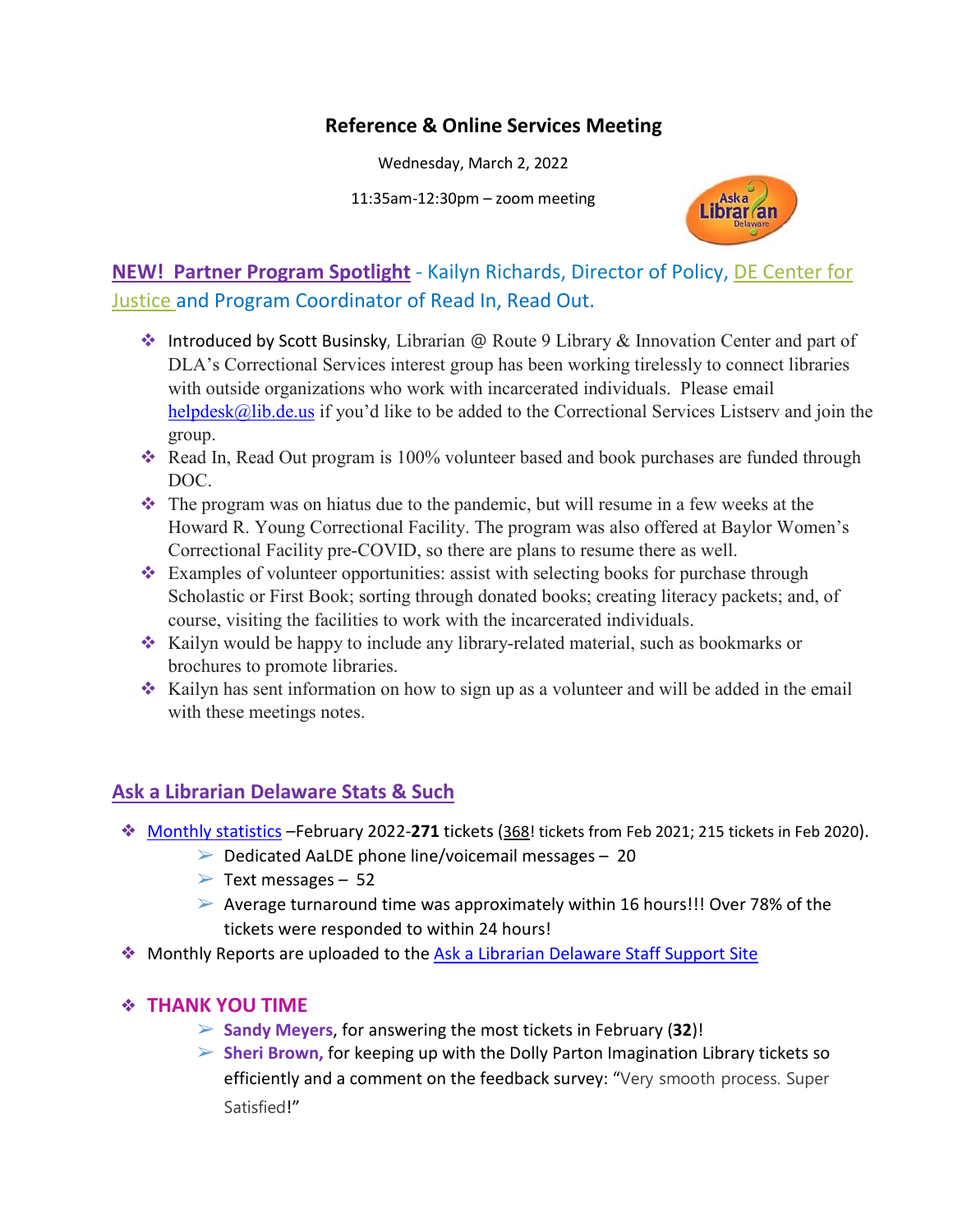[Quality of Services/](https://ask.springshare.com/libanswers/faq/2830)AaLDE feedback from patrons – Thank you for all of your excellent customer service this past month!!!! We **100% excellent ratings** from the patrons who have participated in the follow-up survey! There were so many positive comments that I don't have room to list here. **Here's one, though:**

"Ask a Librarian is a wonderful invention. I have been a user for years and love the way questions get answered even after-hours, as request moves with time zones to open libraries. Bravo!"

- ➢ **SHOUTOUT & Special THANK YOUsto for the positive feedback from their tickets:**
	- **Mollie Gilmore - Brandywine Hundred Library**
	- **Jill Bleyer – Brandywine Hundred Library**
	- **Audrey Avery – Dover Library**
	- **Jean Wakefield – Wilmington Library**

#### **Business Reference Updates – Janet Wurtzel**

- ❖ Janet reviewed the Data Axle Reference Solutions database as a reminder that this is an important tool with many valuable features for people who want to start businesses and who would like to research the local area.
	- $\circ$  Access through [Delaware Libraries eMedia](https://lib.de.us/emedia/) page under the Research, Learn, Discover tab (scroll down) or Janet's preferred way, through the [Business & Entrepreneurship](https://guides.lib.de.us/business)  [LibGuide](https://guides.lib.de.us/business) on the [Delaware Libraries home page](https://lib.de.us/) under Services > Business Resources > [Research tab](https://guides.lib.de.us/business/research)
	- $\circ$  Janet highlighted that there are webinars available on the Data Axle Reference Solutions page as well as a Learning Center
- ❖ The Data Axle Reference Solutions database platform training for library staff was held on February  $8<sup>th</sup>$ , 10<sup>th</sup> and 24<sup>th</sup>. The training sessions were recorded and uploaded into a tutorial on Delaware Libraries Staff Academy (DLSA/Niche Academy).
	- o [How Data is Compiled & Segmented](https://my.nicheacademy.com/delawarelibrariesstaffacademy/course/43913)
	- o [Use Cases, Applying Tools & Data for Superior Results](https://my.nicheacademy.com/delawarelibrariesstaffacademy/course/44046)
	- o [Entrepreneurship: Research for starting, managing, and growing businesses](https://my.nicheacademy.com/delawarelibrariesstaffacademy/course/44778)
- ◆ Please email Janet (*janet.wurtzel@lib.de.us*) for more information, and ideas for future trainings related to BizRef and/or Reference Solutions, or if you have any questions.

### **DLC Team Updates - Michelle Hughes**

 At Monday's Statewide Circulation meeting, there was a discussion on how to find on-order titles in the catalog/WorkFlows and the DLC Team has created a BCA report to capture and create a viewable spreadsheet. Please see the DLC section of the **Project Planning LibGuide** to access this spreadsheet (box entitled Newly Created On-order Titles on the right). This will be very helpful for reference staff who are assisting patrons with Readers' Advisory!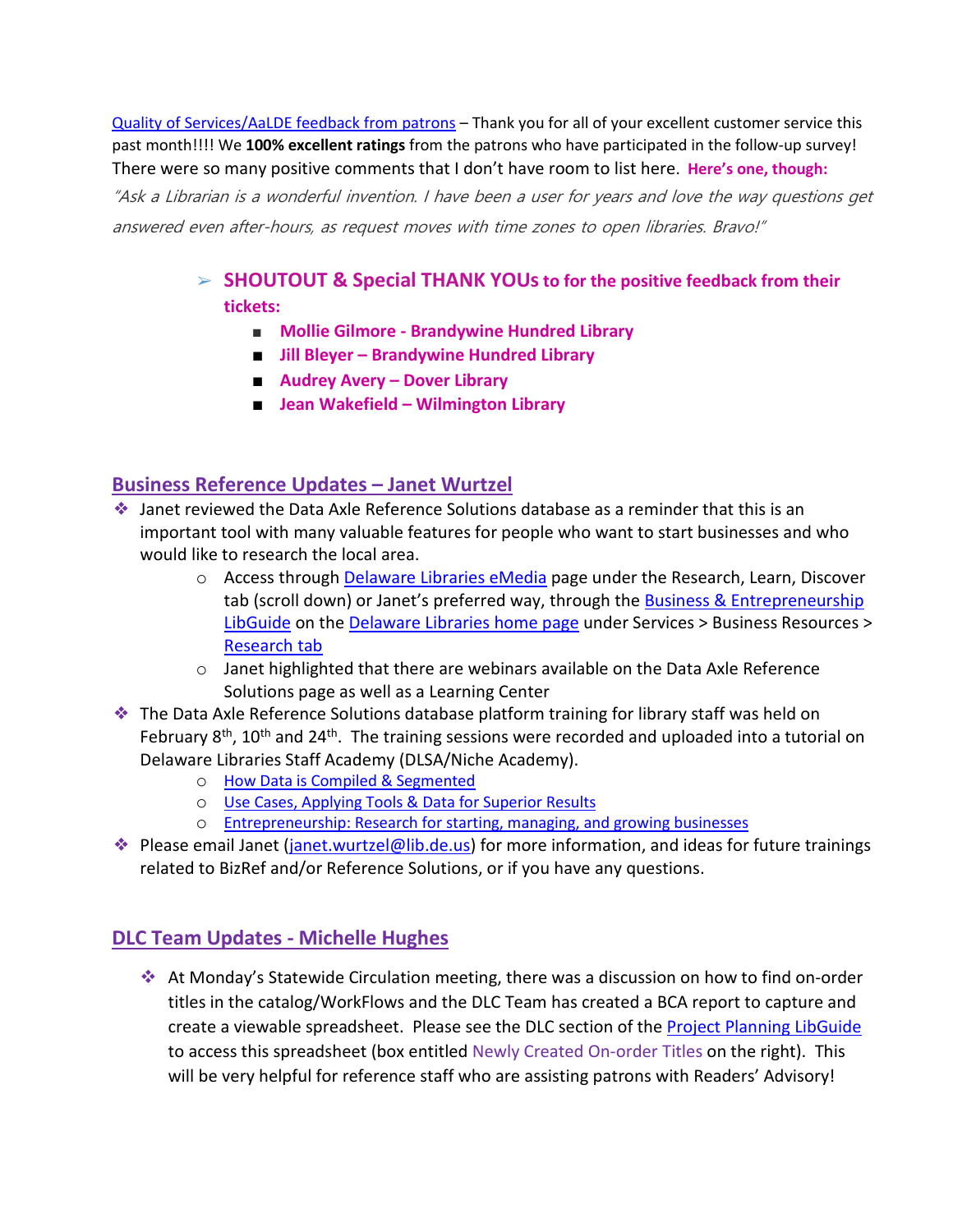- Michelle showcased the new Tonieboxes that are coming to Delaware Libraries and are at DDL for processing! For information on what these are, please visit [https://us.tonies.com/pages/toniebox](https://gcc02.safelinks.protection.outlook.com/?url=https%3A%2F%2Fus.tonies.com%2Fpages%2Ftoniebox&data=04%7C01%7Cannie.norman%40delaware.gov%7C66032613a7fa486a0d6608d9f5449079%7C8c09e56951c54deeabb28b99c32a4396%7C0%7C0%7C637810497678673405%7CUnknown%7CTWFpbGZsb3d8eyJWIjoiMC4wLjAwMDAiLCJQIjoiV2luMzIiLCJBTiI6Ik1haWwiLCJXVCI6Mn0%3D%7C1000&sdata=AsQ4phJDyD9pF5y8xt8kd6%2B8c%2BH%2B4I9exxFJUScjrB0%3D&reserved=0)
	- $\circ$  Thanks to Representative Bryan Shupe, the Division of Libraries was gifted a donation of 100 Tonieboxes and several hundred Tonie figurines, which will be distributed evenly between all public libraries.
	- $\circ$  Each library will receive 3 starter sets and 5-6 figurines. These will belong to the libraries; i.e., will not float. Note – there are no extra charging bases or other extra pieces to replace lost items!
	- $\circ$  The DLC team is currently working on creating the appropriate catalog records, crafting the circulation policies, and tagging each device and figurine. You can see a picture of the donation, plus other photos of the Toniebox and Tonie figurines on the Project Planning LibGuide: [https://guides.lib.de.us/projectplanning/collections#s-lg](https://guides.lib.de.us/projectplanning/collections#s-lg-box-wrapper-33244835)[box-wrapper-33244835.](https://guides.lib.de.us/projectplanning/collections#s-lg-box-wrapper-33244835)
	- $\circ$  Targeted release of this pilot program is late. A kick-off event at the Milford Public Library is being planned, more details will follow later. Libraries are encouraged to evaluate how they are received within their respective communities to determine if they would like to include in their future collection development budget to add more to their collection.
	- $\circ$  More information will be available as we get closer to the Tonie pilot launch. As more detailed information becomes available, the DLC team will also provide updates through reference, circulation, and youth services meetings.

## **Miscellaneous Updates**

- ❖ [Northstar Digital Literacy –](https://lib.de.us/northstar/) landing page has been updated
	- o Library staff are encouraged to assist patrons in getting to this landing page and also to sign up for [proctor sessions](https://delawarelibraries.libwizard.com/f/LitDEAppt) (if your library does not offer this service) with Literacy Delaware. If general literacy assistance is needed, please direct patrons to [Literacy Delaware.](https://literacydelaware.org/learners)
	- $\circ$  Please reach out to **helpdesk@lib.de.us** if your library has a local organization interested in becoming a training partner/proctor with Delaware Libraries using the Northstar Digital Literacy platform.
	- $\circ$  Reminder staff training tutorials with recordings from prior training sessions are uploaded to [the Delaware Libraries Staff Academy](https://my.nicheacademy.com/delawarelibrariesstaffacademy?category=11828) (Niche Academy platform).
	- o More information is available at <https://www.digitalliteracyassessment.org/manual#adman>

### **❖** Reminder – OverDrive app discontinued

o Overdrive removed their OverDrive legacy app from app stores in February 2022. For more detailed information, please see this posting on the AaLDE Staff Support site: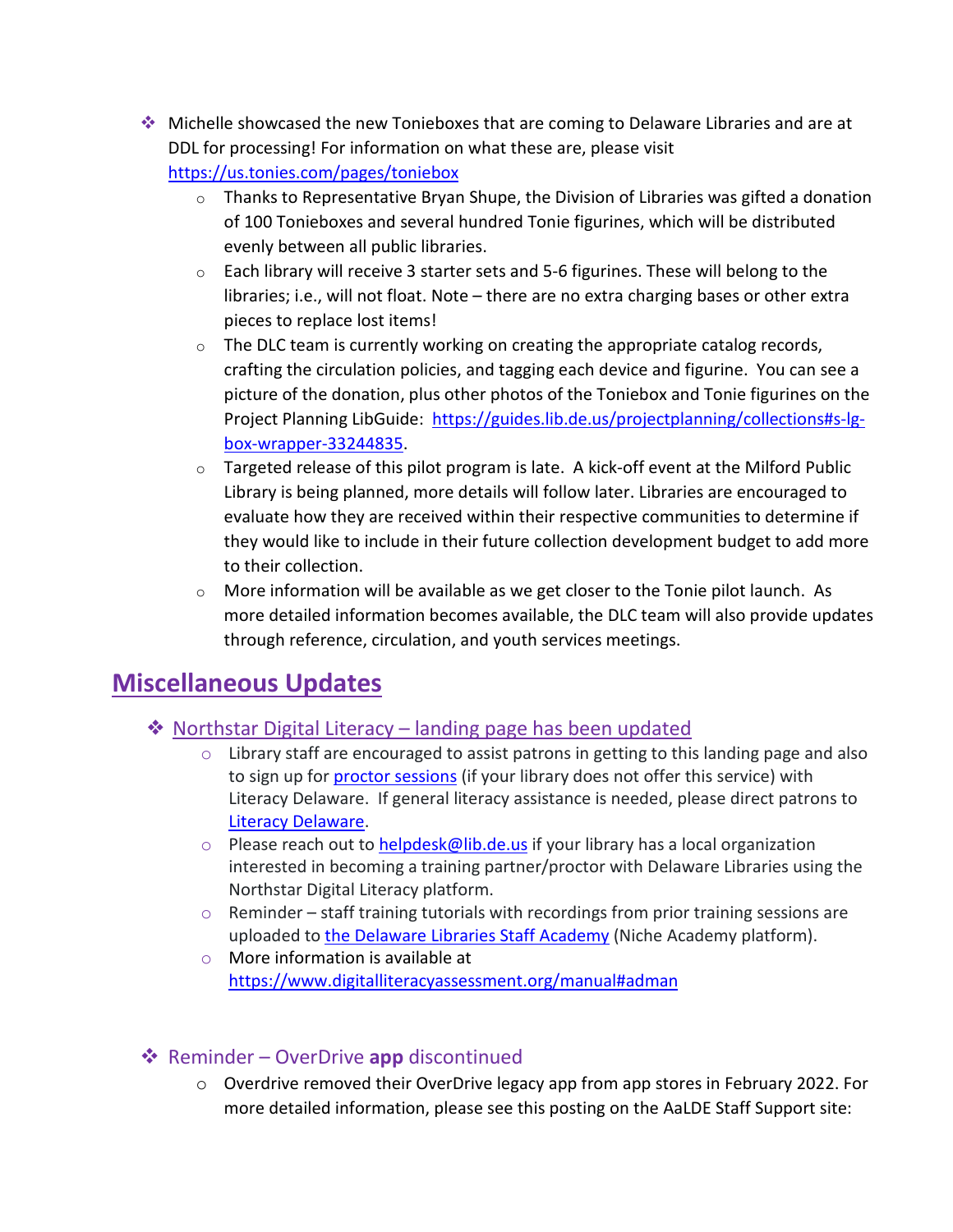[https://aalstaff.lib.de.us/2022/01/31/overdrive-app-removal-from-app-stores](https://aalstaff.lib.de.us/2022/01/31/overdrive-app-removal-from-app-stores-february-2022/)[february-2022/](https://aalstaff.lib.de.us/2022/01/31/overdrive-app-removal-from-app-stores-february-2022/)

- o **Please promote the Libby app for patrons who use mobile devices to access their eMedia OverDrive materials!**
- o **For web users – direct patrons to the [Delaware Libraries OverDrive page](https://delaware.overdrive.com/)**
- o For resources pertaining to OverDrive and Libby, please visit these sites:
	- Consortium: <https://consortium.lib.de.us/2021/11/18/libby-app-2022/> (login required)
	- DDL website help page: <https://delawarelibraries.org/libby-app>
	- [OverDrive help](https://help.overdrive.com/en-us/home.htm)
	- Staff Training: Library Training Kits [OverDrive Resource Center](https://resources.overdrive.com/library/training-kits/)
	- <https://aalstaff.lib.de.us/resources/>

# **Upcoming Training Reminder**

March 7, 2022 @ 3pm – Register for the [Update: Chromebooks & Hotspots -](https://delawarelibraries.libcal.com/event/8904090?f=h) LibCal -[Delaware Libraries](https://delawarelibraries.libcal.com/event/8904090?f=h)

**Next Reference meeting** – Wednesday, April 6th, 11:30am-1:30pm

Please register through LibCal to receive the meeting link and reminder email: [Reference & Online Services Meeting -](https://delawarelibraries.libcal.com/event/8770604) LibCal - Delaware Libraries

# Miscellaneous Updates/Reminders (not mentioned in meeting)

### **EveryLibrary Training Sessions - Reminder**

Training sessions are available on the **Delaware Libraries Staff Academy**. The latest one is available [here.](https://my.nicheacademy.com/delawarelibrariesstaffacademy/course/44927)

(If you don't already have a Delaware Libraries Staff Academy account, you will be prompted to create one. Please email profdev@lib.de.us if you have any difficulty)

A LIVE coaching session will be held **Wednesday, March 9th at 10AM.** Please register for the this session, "Messaging for Results", through [LibCal.](https://delawarelibraries.libcal.com/event/8380697)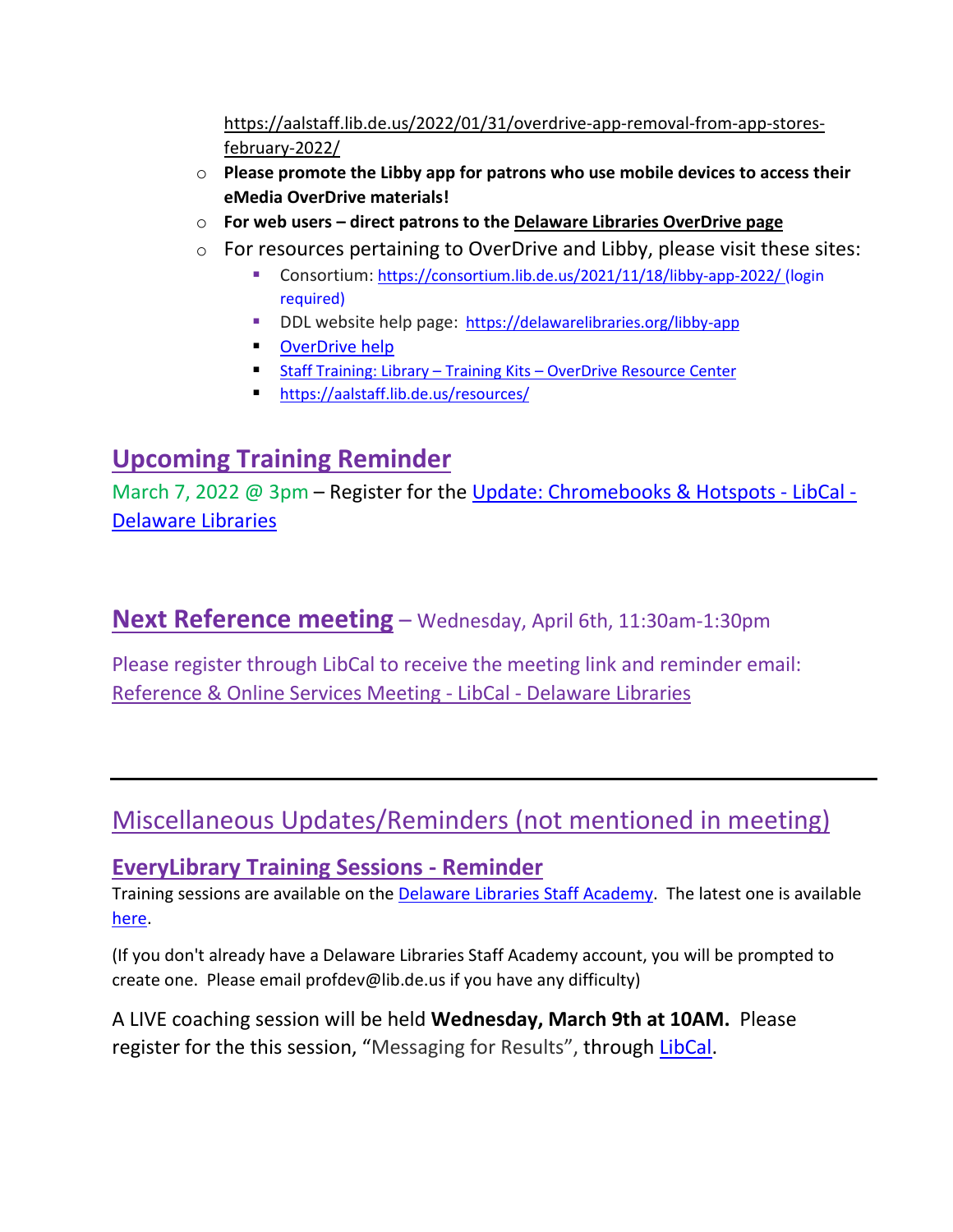### More (Not Mentioned in the Meeting) Incessant Reminders

- ❖ Please [email me](mailto:missy.williams@lib.de.us) any topics you'd like presented at a future Reference meeting.
- ❖ Please feel free to use the [Reference listserv distribution email](mailto:reference@listserv.lib.de.us) to reach out to your colleagues, share information, or ask for assistance with an AaLDE ticket or other reference/research question.
- ❖ **Unite Delaware** form on [Ask a Librarian Delaware patron portal page](https://answers.delawarelibraries.org/) for patron self-referral.
	- $\triangleright$  please [email me](mailto:missy.williams@lib.de.us) if you'd like to sign up to participate or need more information.
	- $\triangleright$  Flyer on [Consortium Site](https://consortium.lib.de.us/marketing/) please share on your websites, social media, community boards, etc.

#### ❖ **Other Helpful Resources and/or LibGuides:**

- [helpdesk@lib.de.us](mailto:helpdesk@lib.de.us)
- <https://consortium.lib.de.us/> The DLC Consortium is your "one-stop shop" for information and marketing materials for the available resources and services Delaware Libraries offers. Password protected.
- [COVID-19 LibGuide](https://guides.lib.de.us/delibraries/COVID-19) for staff
- Reference CORE [Professional Development for Delaware Library Staff -](https://guides.lib.de.us/profdev/refcore) LibGuides at Delaware [Division of Libraries](https://guides.lib.de.us/profdev/refcore)
- [Interlibrary Loan informational resource page](https://lib.de.us/interlibraryloan/) on Delaware Libraries website
	- Direct link address <https://delawarelibraries.org/interlibraryloan>
- ❖ [Delaware Libraries website](https://lib.de.us/) **Services tab** patrons can make an [appointment to schedule](https://delawarelibraries.libcal.com/appointments/) a 30-minute phone consultation for either job seeking or social services/basic needs assistance. Alta and team are taking appointments 10am-8pm.

### Reference Training/Professional Development

- ❖ There are many training resources available on the [Professional Development LibGuide](https://guides.lib.de.us/c.php?g=386101&p=2619930)  [specifically for Reference staff.](https://guides.lib.de.us/c.php?g=386101&p=2619930) Please review them on a regular basis.
- ❖ For specific Ask a Librarian training, visit the [Ask a Librarian Delaware Support Site page](https://aalstaff.lib.de.us/all-meetings-trainings/training-tutorials/) or [email me](mailto:missy.williams@lib.de.us) to set up 1:1 training.
- **Example 2 Please remember to email [profdev@lib.de.us](mailto:profdev@lib.de.us) with any training questions or issues. Katie will** respond as quickly as possible.
- ❖ Don't forget to log your training on the Professional Development Achievement Tracker form: <https://www.surveymonkey.com/r/ProfDevTracker>